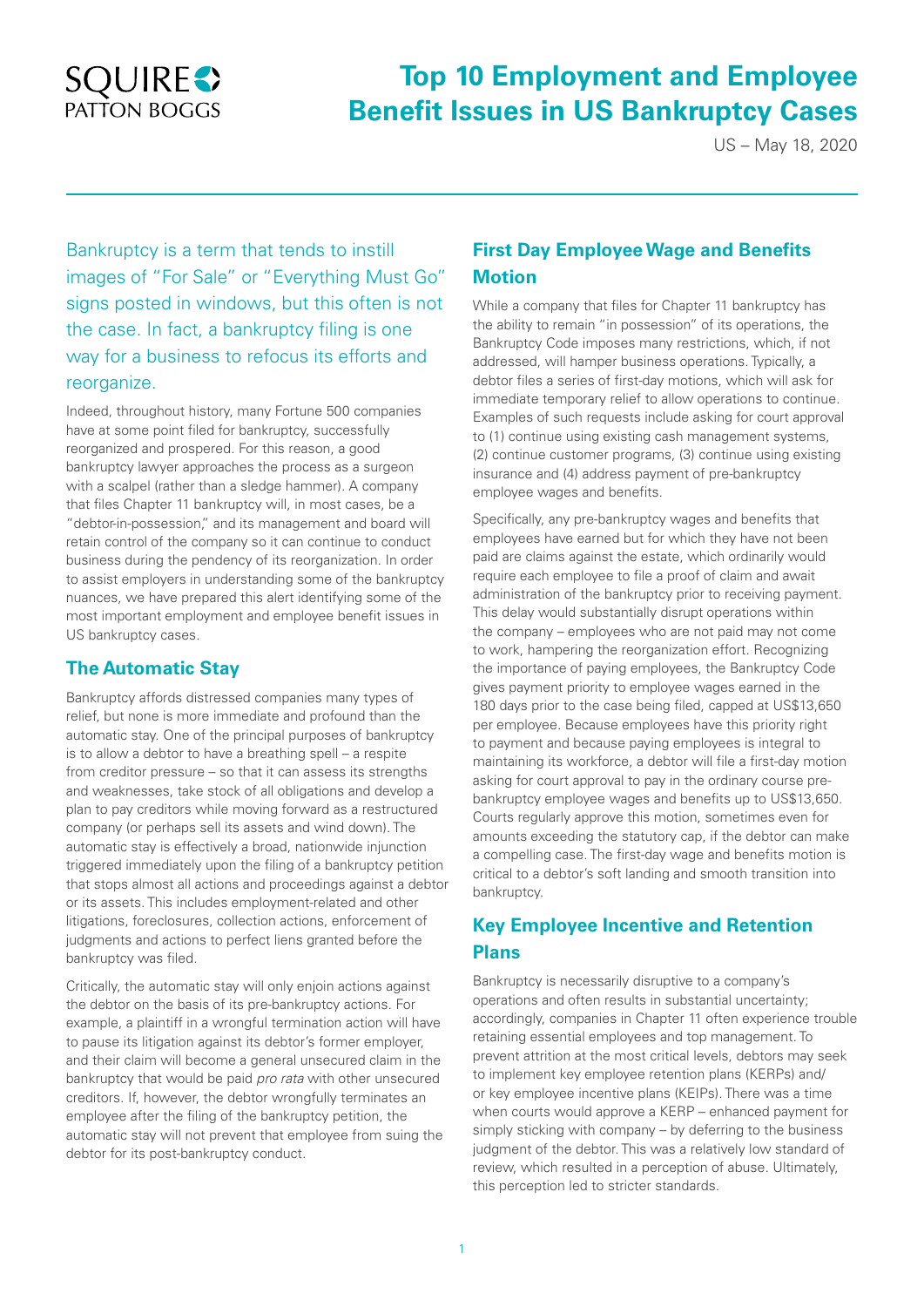Section 503(c) of the Bankruptcy Code was enacted to "stop the travesty of high-level corporate insiders who walk away with millions while the company's workers and retirees are left empty-handed." Section 503(c) restricts retention or severance payments to insiders, which are intended solely to induce them to remain with the debtor. It also prohibits any such payments to insiders and others that are outside the ordinary course of business and not justified by the facts and circumstances of the Chapter 11 case. Under this stricter standard, KERPs are more difficult to justify, and it is even questionable whether long-standing pre-bankruptcy KERPs will be honored in bankruptcy, if they are primarily retentive in nature.

The introduction of 503(c) and the limits on KERPs have given way to a preference for KEIPs. Rather than retentive in nature, KEIPs are designed to reward an employee for performance. For a KEIP to withstand scrutiny, it must be viewed as a payment for value, rather than a payment to simply stay with the debtor. Any KEIP seeking to side-step section 503(c) requirements must establish performance goals such as successfully reorganizing the company, meeting sales targets, etc. KERP/KEIP analysis in the bankruptcy setting requires detailed considerations beyond the scope of this article, and a company considering bankruptcy should raise these issues with their restructuring counsel prior to filing a bankruptcy petition.

## **Rejection of Employment Agreements**

In addition to the automatic stay, another significant benefit of Chapter 11 is that it allows a debtor to assume or reject its existing executory contracts. Executory contracts are those where performance obligations remain for both parties such that failure to perform would be deemed a breach. During bankruptcy, the debtor is entitled to use its business judgment to decide whether to assume or reject any executory contracts to which it is a party. Provisions in those agreements purporting to prohibit or restrict such rejection are unenforceable.

If an executory contract is assumed, it reaffirms the debtor's decision to continue with that agreement, and the debtor must cure all existing defaults. If an executory contract is rejected, the agreement is not terminated, but it constitutes a breach by the debtor, which will relieve the non-debtor party from performance, and any damage claim that arises from that breach is treated as a pre-petition general unsecured claim. A contract must be assumed or rejected as a whole (i.e., it is all or nothing). Note that, generally, the deadline to make the decision to assume or reject executory contracts is made toward the end of the bankruptcy case. Pending that decision, the parties to executory contracts are generally obligated to perform under the contract.

Employment agreements are often executory contracts subject to assumption or rejection by a debtor. Typically, employment agreements are not assumed during the pendency of a bankruptcy case because it is uncertain how a case will resolve, and a debtor will not know if it wants to keep on any particular employee (e.g., there may be changes in management).

However, it is not uncommon for a debtor to terminate an employee that is subject to an employment agreement. In that circumstance, the debtor will seek to reject the employment agreement, which ordinarily will give rise to claims for breach by the terminated employee. Employment agreements are not the only executory contracts impacting the debtor's employment operation. Contracts for payroll services, outside human resource management, and even collective bargaining agreements, are also executory contracts that may be assumed or rejected.

## **Rejection of Collective Bargaining Agreements**

Among a debtor's contract rejection powers is the ability to seek to reject collective bargaining agreements (CBA). This is a uniquely powerful tool that can allow a debtor to renegotiate and restructure substantial legacy costs. In order to reject a CBA, section 1113 of the Bankruptcy Code requires the debtor to present the authorized representative of the bargaining unit with a proposal containing what the debtor believes are the necessary modifications to the CBA to ensure that all affected parties (e.g., debtor, creditors and employees) are treated fairly and equitably. The debtor must also give the bargaining unit all necessary information to assess the proposed modifications. Then, the debtor and the bargaining unit must engage in good faith negotiations for a reasonable period. If no deal is reached, the court can approve the CBA rejection so long as (a) the debtor has fulfilled the various requirements set forth above; (b) the court determines the bargaining unit has rejected the proposal without good cause; and (c) the balance of the equities favors rejecting the CBA.

Note that even if a CBA is rejected, the debtor is not relieved of its duty to meet and bargain with the union – the union remains the representative of the employees.

## **Worker Adjustment and Retraining Notification (Warn) Notices**

The federal Worker Adjustment and Retraining Notification Act (WARN) requires covered employers to give 60 days' advance written notice of certain plant closings or mass layoffs to affected employees. Covered employers for WARN purposes are those with 100 or more full-time employees. Notice is generally required when 50 or more full-time employees experience an employment loss due to a plant closing or mass layoff. Some states have their own versions of WARN laws as well.

If WARN compliance is not top of mind for a distressed company as it is managing to a possible bankruptcy filing, it needs to be. It is critical to address these issues, as remedies for failure to provide timely WARN notice includes back pay for the period of the violation plus penalties and attorneys' fees. Post-petition WARN violations are at risk of being treated as administrative claims while pre-petition violations have the same priority as other wage claims.

There are provisions in the WARN statute allowing the employer to shorten the 60-day notice requirement but, importantly, not to be excused entirely from providing notice.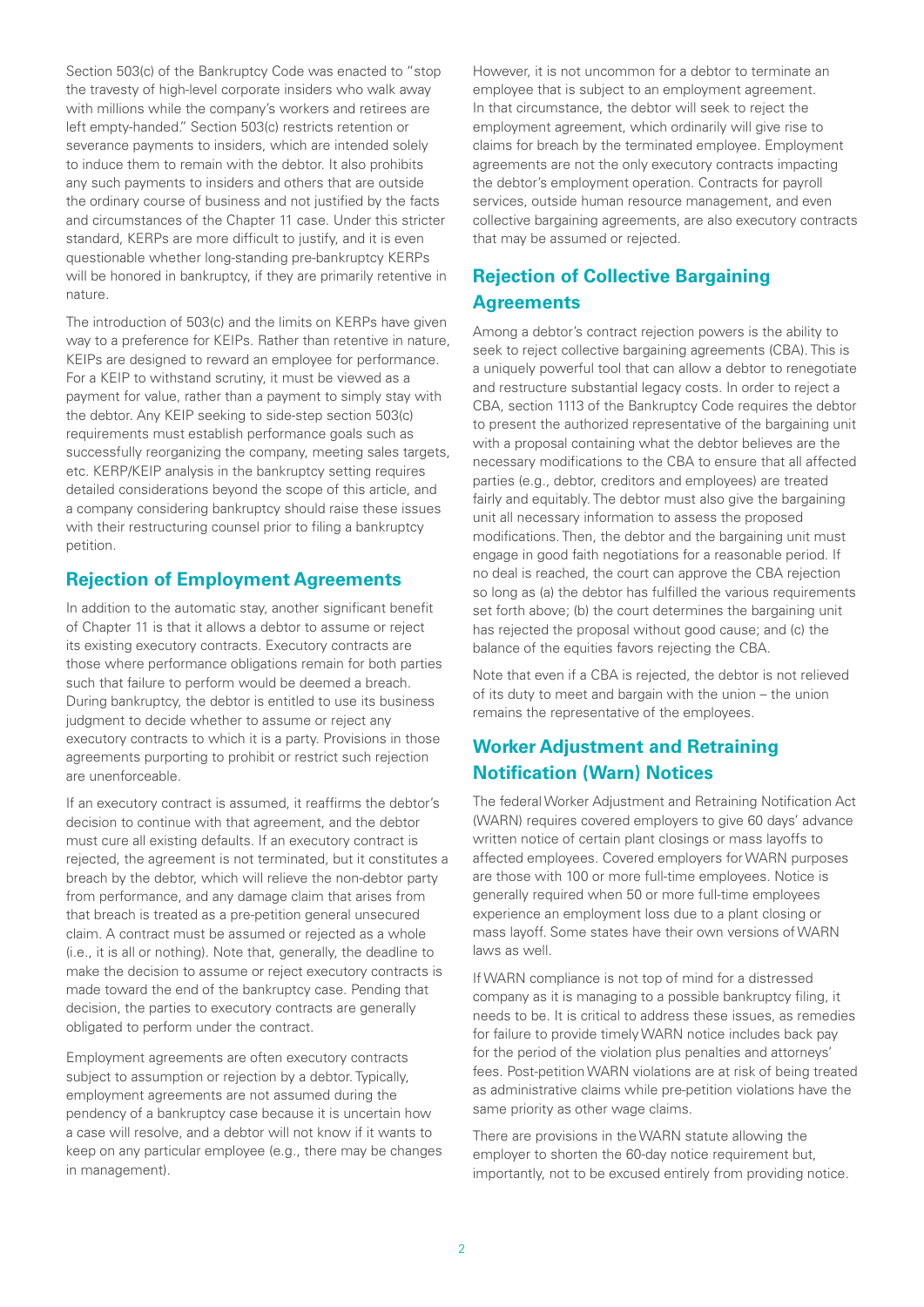The faltering company exception applies to a "plant closing" (but not merely a "mass layoff") where, at the time notice would have been required, the employer was actively seeking capital or business, which, if obtained, would have enabled the employer to avoid or postpone the shutdown and the employer reasonably and in good faith believed that giving the required notice would have prevented the employer from obtaining the needed capital or business.

The natural disaster exception applies when employment losses triggering notice are the direct result of natural disasters (e.g., floods, earthquakes, storms, droughts and similar effects of nature).

The unforeseeable business circumstances exception (which is the one that will likely be relied upon the most during the COVID-19 pandemic) applies if the closing or mass layoff is caused by business circumstances that were not reasonably foreseeable as of the time that notice would have been required. "Reasonably foreseeable" means probable, not just possible, which means an employer should constantly reassess whether this exception applies. Unforeseeable business circumstances include an unanticipated and dramatic major economic downturn or non-natural disaster, as well as a "government ordered closing of an employment site that occurs without prior notice."

Importantly, however, even if one of the WARN exceptions applies, the employer is still required to give as much as notice as is practicable and at that time must give a brief statement of the basis for reducing the notification period. Distressed companies need to be aware of and monitor their notice responsibilities under WARN (and state WARN laws if applicable) early on and continually reassess whether (and how much) notice is needed throughout the bankruptcy process.

### **Employee Benefit – Controlled Group Rules**

One of the more important concepts regarding employee benefits is the controlled group rules. Both the Internal Revenue Code (Code) and the Employee Retirement Income Security Act of 1974 (ERISA) aggregate different entities that are part of a "controlled group" for purposes of determining both overall compliance and liabilities related to various employee benefit rules. The following is a sample of various employee benefits rules that are impacted by the controlled group rules:

- Controlled group members are jointly and severally liable for pension plan obligations, such as single employer pension plan liabilities, multi-employer pension plan liabilities (such as withdrawal liability) and pension plan termination premiums.
- Obligations to offer continuation coverage under the Consolidated Omnibus Budget Reconciliation Act (COBRA).
- The requirement to offer affordable healthcare coverage under the Affordable Care Act's employer mandate tax.

Prior to commencing a bankruptcy case, it is important to identify all members of the controlled group and their potential employee benefit plan implications. In other words, it might be important to be certain that all entities that are jointly and severally liable in a controlled group file for bankruptcy protection at the same time. There are generally two types of controlled groups – a parent-subsidiary controlled group or a brother-sister controlled group.1

A parent-subsidiary controlled group exists when a parent company owns (directly or indirectly) at least 80% of another entity. Below is an example of a parent-subsidiary controlled group with Corporations A, B and C.



The second type of controlled group is a brother-sister controlled group, which is a bit more complicated than the parent-subsidiary controlled group. In the general sense, a brother-sister controlled group exists if both (1) the same five or fewer people own 80% of one entity and (2) the same five or fewer people together own more than 50% of another entity taking into account the ownership of each person only to the extent such ownership is identical with respect to each organization. The following is an example of the brother-sister controlled group analysis from the IRS:

**Example**: Adams Corp and Bell Corp are owned by four shareholders, in the following percentages:

| <b>Shareholder</b> | <b>Adams Corp</b> | <b>Bell Corp</b> |
|--------------------|-------------------|------------------|
|                    | 80%               | 20%              |
| B                  | 10%               | 50%              |
|                    | 5%                | 15%              |
|                    | 5%                | 15%              |
| <b>Total</b>       | 100%              | 100%             |

<sup>1</sup> Note – In addition to controlled groups, entities may be required to be aggregated if they constitute an "affiliated service group." An affiliated service group exists where certain common ownership interests exist between two entities and employees of those entities perform services for the other entity.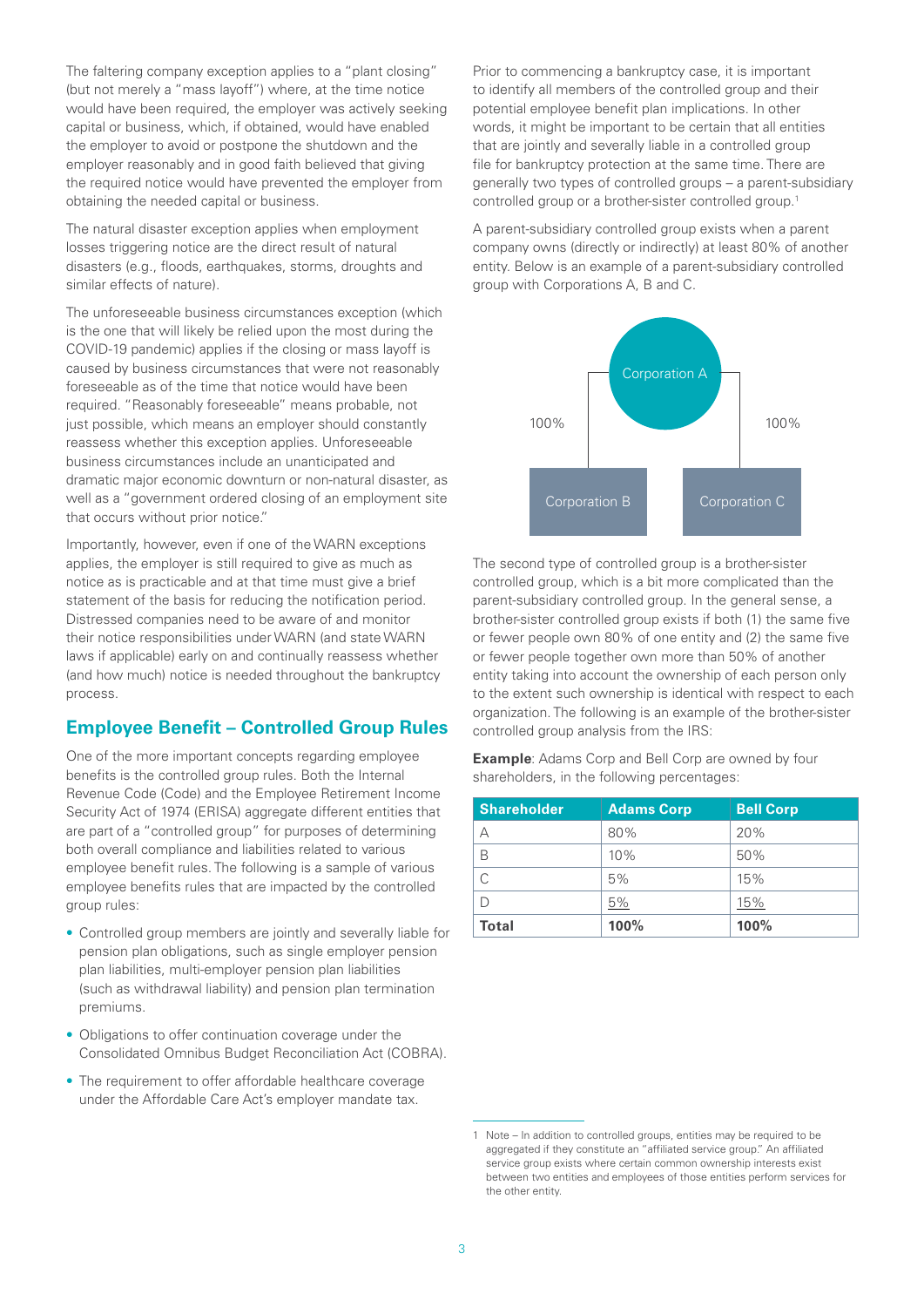In this example, the first test is met because the shareholders own 100% of the stock; however, a brother-sister controlled group does not exist because the second test is not met as shown by the following percentages:

| <b>Shareholder</b> | <b>Identical Ownership</b><br>Percentage in Both Corps. |
|--------------------|---------------------------------------------------------|
|                    | 20%                                                     |
| R                  | 10%                                                     |
| C                  | 5%                                                      |
|                    | 5%                                                      |
| Г∩†аI              | 40%                                                     |

When applying these rules, the Treasury Regulations provide certain ownership attribution rules. The application of the ownership attribution rules can result in a brother-sister controlled group if the ownership interest is deemed held by another.

## **Pension Plan Liabilities**

One of the many considerations to take into account in a bankruptcy is how to handle pension plan liabilities. Prior to the introduction of 401(k) plans in the 1980s, many employers offered retirement benefits in the form of defined benefit pension plans. These pension plans can have significant underfunded liabilities. In addition, some pension plans were part of good faith negotiations between an employer and a union.

Similar to other employee issues discussed above, the automatic stay comes into play with respect to pension plan liabilities. As a reminder, the automatic stay applies to the debtor that filed and it would generally not apply to the pension plan and its underlying trust – this is because the pension plan and trust are separate legal entities and are not debtors. However, it is often the case that a debtor is a plan sponsor or a participating employer. The automatic stay would not prevent a claim for benefits under the pension plan and underlying trust; however, the automatic stay could provide protection from the debtor being subject to Pension Benefit Guaranty Corporation (PBGC) liens and IRS funding deficiency excise taxes. Accordingly, it is important to identify the roles that a debtor may play with respect to a pension plan and to identify any outstanding pension plan liabilities prior to filing the bankruptcy.

# **Asset Purchase Agreements/Stock Purchase Agreement Considerations**

A Chapter 11 debtor may seek to sell some or all of its assets. In most cases, this sale will take the form of an asset sale, such as a sale of a plant or facility. In rare cases, the sale will take the form of a stock/equity sale of the entity.

Similar to the non-bankruptcy setting, an asset sale ordinarily involves the termination of the employment relationship between the asset seller and the individuals employed at the plant/facility followed by the possible immediate employment of those individuals by the asset buyer. In that situation, the parties must be aware of what employee-related obligations are triggered, such as severance, payment of accrued vacation/paid time off, and obligation to offer COBRA coverage. In contrast, the employment relationship usually is not terminated in the case of a stock/equity sale. Therefore, it is important to keep in mind the structure of the sale.

## **Role of Unsecured Creditors Committee**

This article discusses high-level employment issues in bankruptcy, but it is essential to understand that a debtor's administration of its case is subject to oversight from various constituencies, such as the Office of the US Trustee, financial stakeholders and the statutory committee of unsecured creditors (the Committee). The Committee is established at the outset of the case and is composed of a group of unsecured creditors who serve in a fiduciary capacity for the benefit of all unsecured creditors. In a Chapter 11 case, as long as there are creditors willing to serve on the committee, a committee will be usually be formed. The Committee allows unsecured creditors to have a voice in a debtor's case and influence the outcome, while ensuring that the interests of unsecured creditors are protected. It has standing to be heard in court on any issue and it has broad powers, which make it an effective watchdog and relevant constituent in the case. The Committee is permitted to hire professionals (including counsel) at the debtor's expense.

A successful Chapter 11 case typically requires a debtor to build consensus among its various constituent groups. To accomplish this, regular consultation with the Committee is essential. For example, a proactive debtor might request Committee input before seeking court approval of a KERP or KEIP so that the debtor can negotiate terms and perhaps avoid an objection. Managing its stakeholder and various constituent groups requires a debtor to play a game chess, and it is through this lens it should analyze its options and strategy, including those impacting employment issues.